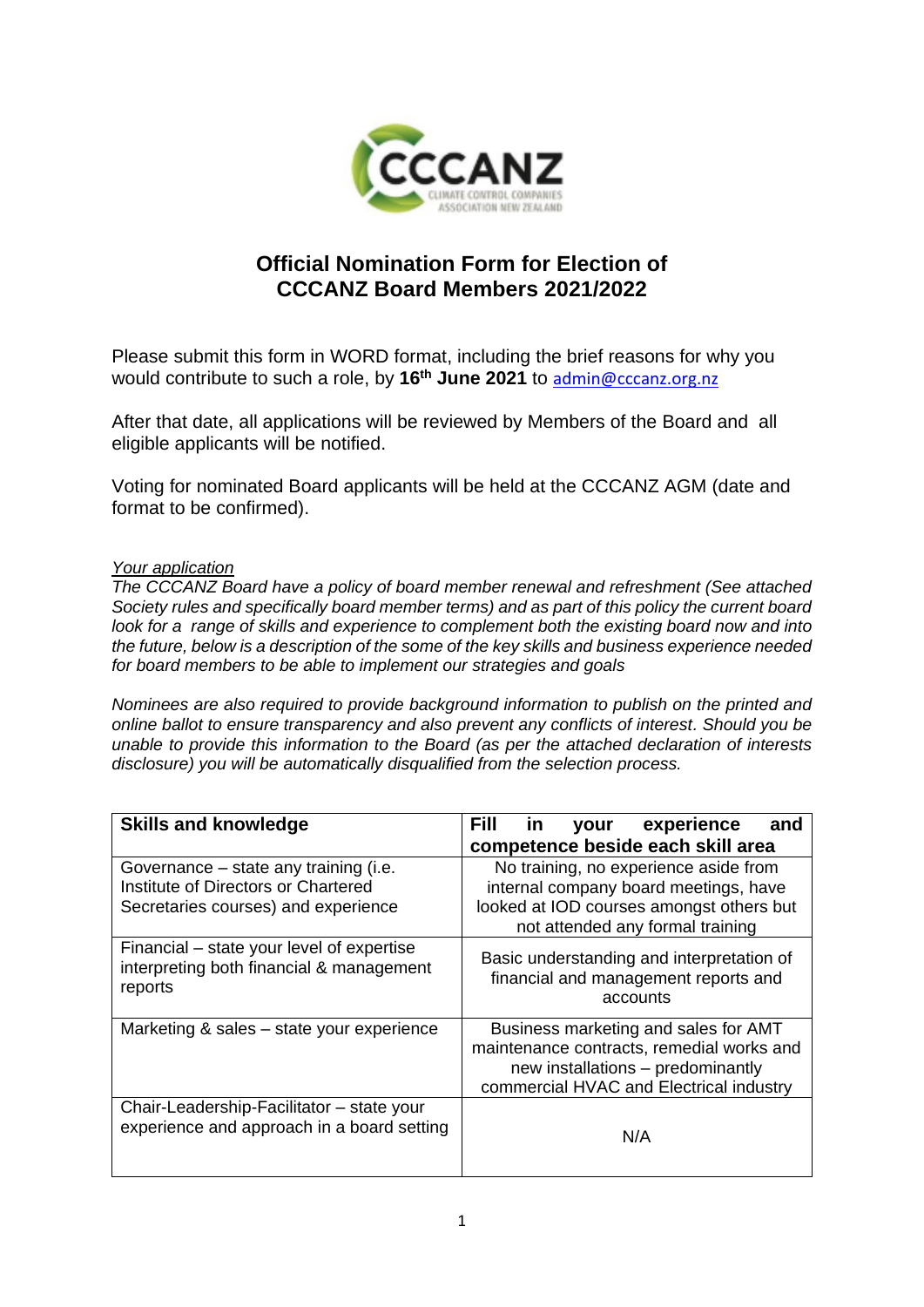| Policy Development - state your<br>experience                                                                                                                    | Have assisted with redeveloping and<br>refining internal company policies                                                                                                                                                                                                                                     |
|------------------------------------------------------------------------------------------------------------------------------------------------------------------|---------------------------------------------------------------------------------------------------------------------------------------------------------------------------------------------------------------------------------------------------------------------------------------------------------------|
| Business acumen and relevant positions<br>held                                                                                                                   | General Manager and Shareholder of AMT<br>Group - previously Operations Manager<br>and Service Manager on the Service and<br>Maintenance side of the business and<br>started off as employee on the tools                                                                                                     |
| Government lobbying – state your<br>experience lobbying for legislative change                                                                                   | N/A                                                                                                                                                                                                                                                                                                           |
| State your HVAC+R industry experience<br>(e.g., employee for a major mechanical<br>services company for 10 years, salesman<br>for a refrigeration supplier, etc. | Registered Electrician by Trade, 12 years<br>HVAC+R experience with AMT starting off<br>on the tools as Service Technician - No<br>formal HVAC qualification but have gained<br>a lot of varied on job experience during my<br>time on the tools before transitioning to a<br>management role in the business |

## *Please also complete the below questions to allow us to best understand your suitability for the role?*

1. What do you know about CCCANZ and its activities?

They are an association that exists to promote a high level of industry standards, good practice, and workmanship. They also advocate for and represent their members and assist with lobbying the government or various other industry bodies to keep everyone accountable with a view to improving and regulating the HVAC+R industry in NZ.

2. In what way do you believe the CCCANZ Board makes a contribution to the organisation and the wider HVAC&R Industry?

They advocate and represent not only the member businesses but also for the benefit of the industry, working alongside other industry bodies to reach the goals they have set with regard to improving the industry standards.

3. What could the CCCANZ Board do better/ differently?

I don't think it is a case of what they could do better its more that we can only work with what we have and the information that comes back through to CCCANZ via the member networks and if people don't involve themselves and be active in pushing for change then things wont change.